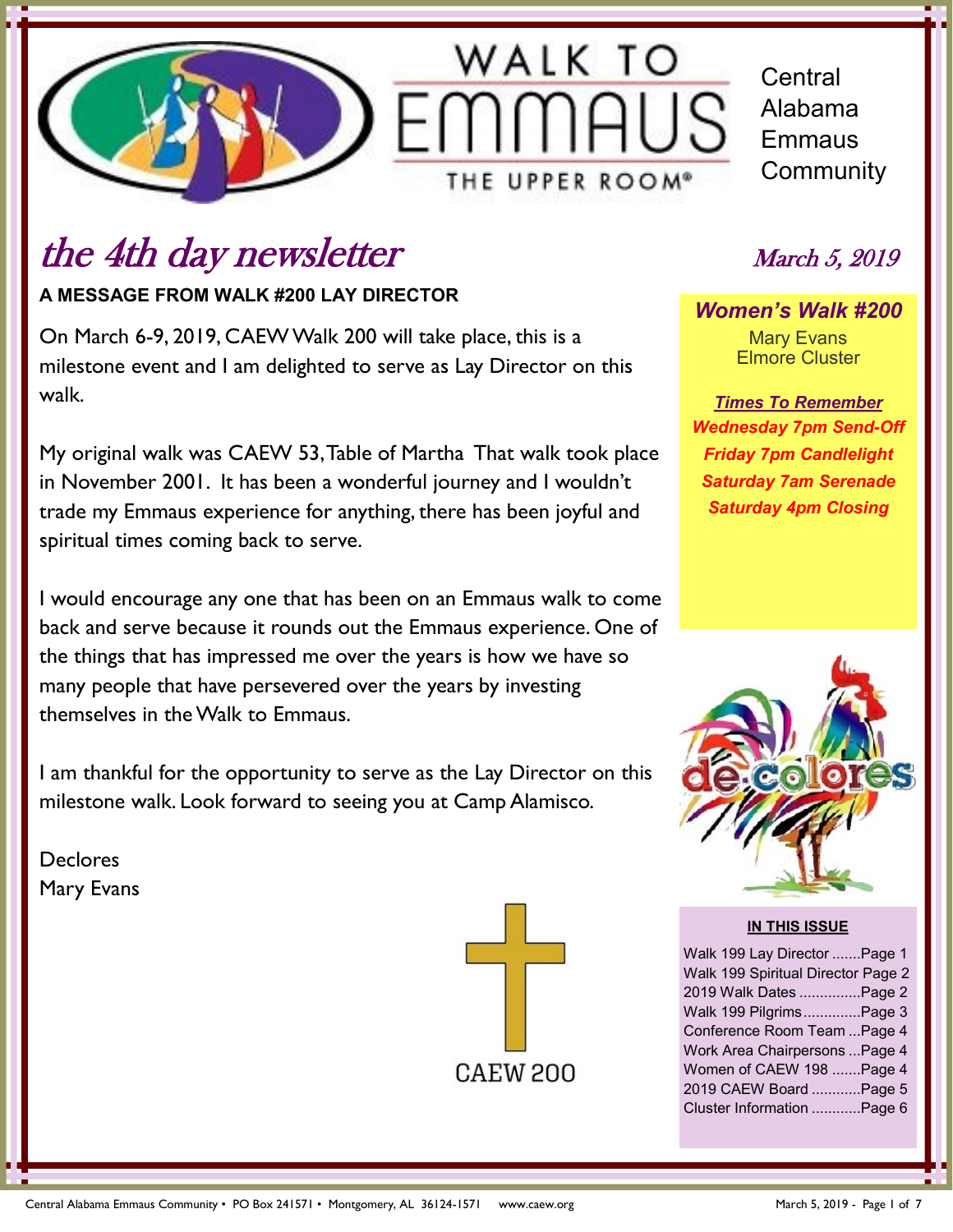#### **A MESSAGE FROM WALK #200 SPIRITUAL DIRECTOR**

Central Alabama Walk To Emmaus # 200 ? What a momentous occasion! Just think of all the pilgrims who have attended Emmaus in this community. Think of all those who have seen the face of Christ at Candlelight. Think about the lives that have been impacted by your Agape gifts of love. Think about your refreshments, and parties which has fed those pilgrims. Think about how many signed up on the Prayer Vigil for each of those walks. Think about those who drive for hours to create those special moments. Think about all those who quietly and anonymously have served to bless others. Think about how many pilgrims return to their home churches, ready to serve God!

I am still relatively new to this community but not new to Emmaus. My original Walk was in 1995 at Blue Lake near Andalusia, AL just before I left Alabama to attend college and seminary to prepare to become a pastor. I was able to work a couple of walks, serving in the kitchen, while attending seminary in Kentucky. Our walks there were held on the campus of Asbury Seminary, and next door was a United Methodist church where we held our trainings, and fed the conference room and support teams during the walk. After seminary, I was appointed to a United Methodist church in South Alabama, near the Florida state line, where many of my members were part of an Emmaus Community called the Big Bend Emmaus Community near Tallahassee, FL. I remember working my first walk as a member of the clergy. It was special for me to observe how God touches lives through a walk. I worked several walks at that community, and my wife Jo Ann attended her walk there.

A few years later, we helped to start a new Emmaus community a little closer to our area. With some additions and modifications we helped to renovate an old Camp Meeting facility into a place where Emmaus Walks could be held, and the Bethlehem Emmaus Community was created. They are currently up to Walk 39 at that facility. Then, just a couple of years ago, I was asked to return and work a walk at Blue Lake where my original walk was held over 20 years ago.

This week I am working my third walk at Central Alabama Walk to Emmaus where I am serving as the Spiritual Director my second time here. I have discovered that each Emmaus community I serve in has great Christians involved in it who love the Lord Jesus. Each community has subtle differences but they all provide excellent opportunities for persons to grow in their faith. I look forward to Walk 200 being the best one yet. But isn't that what we claim for each and every walk? May it be so.

De Colores, Gary Stringfellow

with the second second second

#### **2019 Walk Dates**

Girl's Chrysalis Flight #72 Halley Power East Alabama Cluster March 14-17

> Men's Walk #201 Danny Sanford Millbrook Cluster August 7-10

Girl's Chrysalis Flight #73 September 19-22 Lake Martin Cluster

> Women's Walk #202 Bonnie Coker October 2-5 East Alabama

Men's Walk #203 Steve Sartain October 23-26 **SelmaCluster** 

Boy's Chrysalis Flight #73 Tim Grooms November 7-10 Chambers/Lee County Cluster

## Sign Up For Emmaus Prayer Vigils

To sign up for a prayer vigil for Emmaus Walks go to our webpage at

www.caew.org And click on the PRAYER VIGIL link on the home page to be directed to the

Sign Up Genius link.

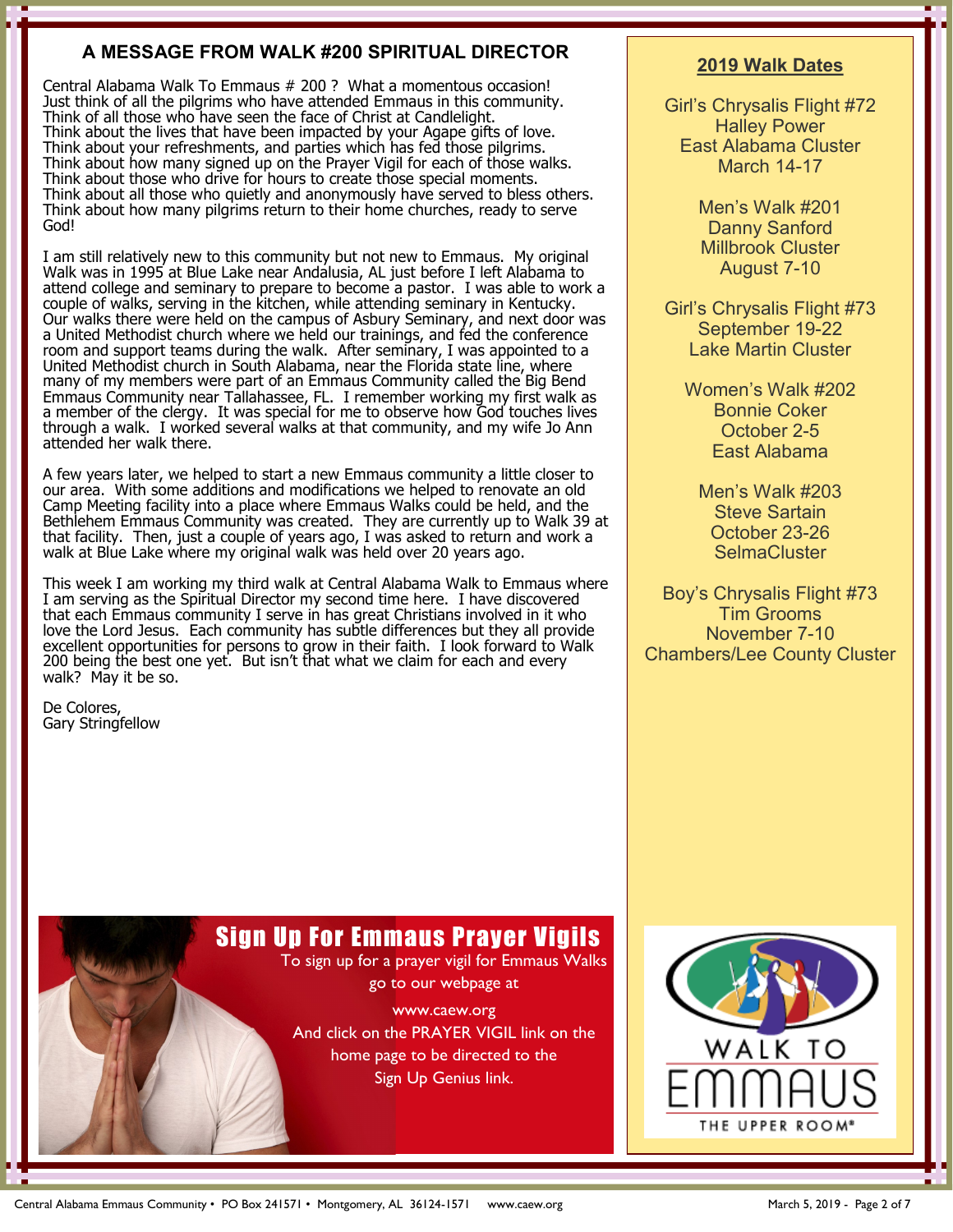## Pilgrims of Women's Walk #200

| <b>FIRST</b>  | <b>LAST</b>     | <b>CITY</b>      | <b>ST</b> | <b>CHURCH</b>                         | <b>SPONSOR</b>               |
|---------------|-----------------|------------------|-----------|---------------------------------------|------------------------------|
| Joanne        | <b>Barker</b>   | Tuskegee         | <b>AL</b> | Union Christian Disciples of Christ   | Sandra Many                  |
| Haldine       | <b>Baxter</b>   | Opelika          | <b>AL</b> | <b>Auburn Community Church</b>        | Joy Samford                  |
| Sarah         | <b>Buchanan</b> | Auburn           | <b>AL</b> | Mt. Zion Missionary Baptist           | Ronald Lynch                 |
| Debra         | Calhoun         | Montgomery       | <b>AL</b> | <b>Restoration Baptist</b>            | <b>Clarence Stewart</b>      |
| Crystal       | Cleckler        | Clanton          | AL        | <b>Clanton First United Methodist</b> | <b>Glo Cuthbert</b>          |
| Courtney      | Cox             | Montgomery       | <b>AL</b> | <b>Frazer United Methodist</b>        | Nan Lloyd                    |
| Joan          | Darlington      | Montgomery       | <b>AL</b> | Vaughn Forest Baptist                 | Norma Billings               |
| Jackie        | Dean            | Equality         | AL        | <b>Equality United Methodist</b>      | <b>Betty Haynes</b>          |
| Danielle      | Ellison         | Montevallo       | AL        | <b>Amazing Grace Pentecostal</b>      | <b>Tom Cuthbert</b>          |
| Jennifer      | Enos            | Wetumpka         | Al        | <b>Shoal Creek Baptist</b>            | Mike Enos                    |
| Leese         | Ford            | Marion Jct.      | <b>AL</b> | <b>Blue Jean Church</b>               | <b>Catherine Gilmer</b>      |
| Amanda        | Hallmark        | Dadeville        | AL        | Lebanon Baptist Church                | <b>Mary Mowery</b>           |
| Jan           | Hearon          | Auburn           | AL        | Church of the Highlands               | <b>Buffie Tuck</b>           |
| Stephanie     | Holbrook        | Selma            | <b>AL</b> | <b>Meadowview Church</b>              | <b>Megan Harrison</b>        |
| Rachael       | Jones           | Dadeville        | AL        | <b>First Baptist Dadeville</b>        | Jeanna Ragsdale/Vicki Wilcox |
| Sarah         | Jones           | Camp Hill        | <b>AL</b> | <b>First Baptist Reeltown</b>         | <b>Bonnie Coker</b>          |
| Emily         | Jordan          | Auburn           | <b>AL</b> | Church of the Highlands               | Lyn & Jon Brown              |
| Molli         | Kirkland        | Wetumpka         | AL        | <b>Mulder United Methodist</b>        | Mark Kirkland                |
| <b>Stacey</b> | Martin          | Dadeville        | <b>AL</b> | <b>Beulah Baptist</b>                 | Pamela Curles                |
| Christie      | Marvel          | Alex City        | AL        | <b>Alex City United Methodist</b>     | Mason Marvel                 |
| Karah         | Nix             | Auburn           | AL        | Church of the Highlands               | <b>Buffie Tuck</b>           |
| Donna         | Padgett         | Dadeville        | AL        | <b>FBC Dadeville</b>                  | Vicki Wilcox/Jeanna Ragsdale |
| Carolyn       | Pate            | Montgomery       | <b>AL</b> | <b>Eastmont Baptist</b>               | Cathy Stevens                |
| Dianne        | Pickle          | Alexandria       | <b>MN</b> | Methodist                             | Micki Thornhill              |
| Kristen       | Powell          | Alex City        | AL        | First United Methodist of Alex City   | April & Stephen Chambers     |
| Cynthia       | Rouse           | Montgomery       | <b>AL</b> | Spirit of Excellence Church           | Kisha Caffey                 |
| Kay           | Shaw            | <b>Hope Hull</b> | AL        | <b>Hope Hull United Methodist</b>     | Amy and Foster Pugh          |
| Sylvia        | Sizemore        | Auburn           | AL        | Union Christian Disciples of Christ   | Sandra Many                  |
| Gloria        | Stoudemire      | Prattville       | AL        | <b>Locust Bluff United Methodist</b>  | Linda Pearson                |
| Terry         | Sullivan        | Ozark            | AL        | Mt. Zion Baptist                      | Donna Smith                  |
| Lori          | Surfield        | Auburn           | AL        | Union Christian Disciples of Christ   | Terri McDonald               |
| Susan         | Taunton         | Tallassee        | AL        | Century Christian Church              | Nan Lloyd                    |
| Meka          | Taylor          | Montgomery       | <b>AL</b> | <b>Restoration Baptist</b>            | <b>Clarence Stewart</b>      |
| Nonie         | Thompson        | Notasulga        | AL        | Salem Macon Baptist                   | John Thompson                |
| Tammy         | Warrington      | Auburn           | AL        | Church of the Highlands               | Doug Warrington              |
| Carrie        | Williams        | Opelika          | AL        | Parkway Baptist                       | Jennifer Spencer             |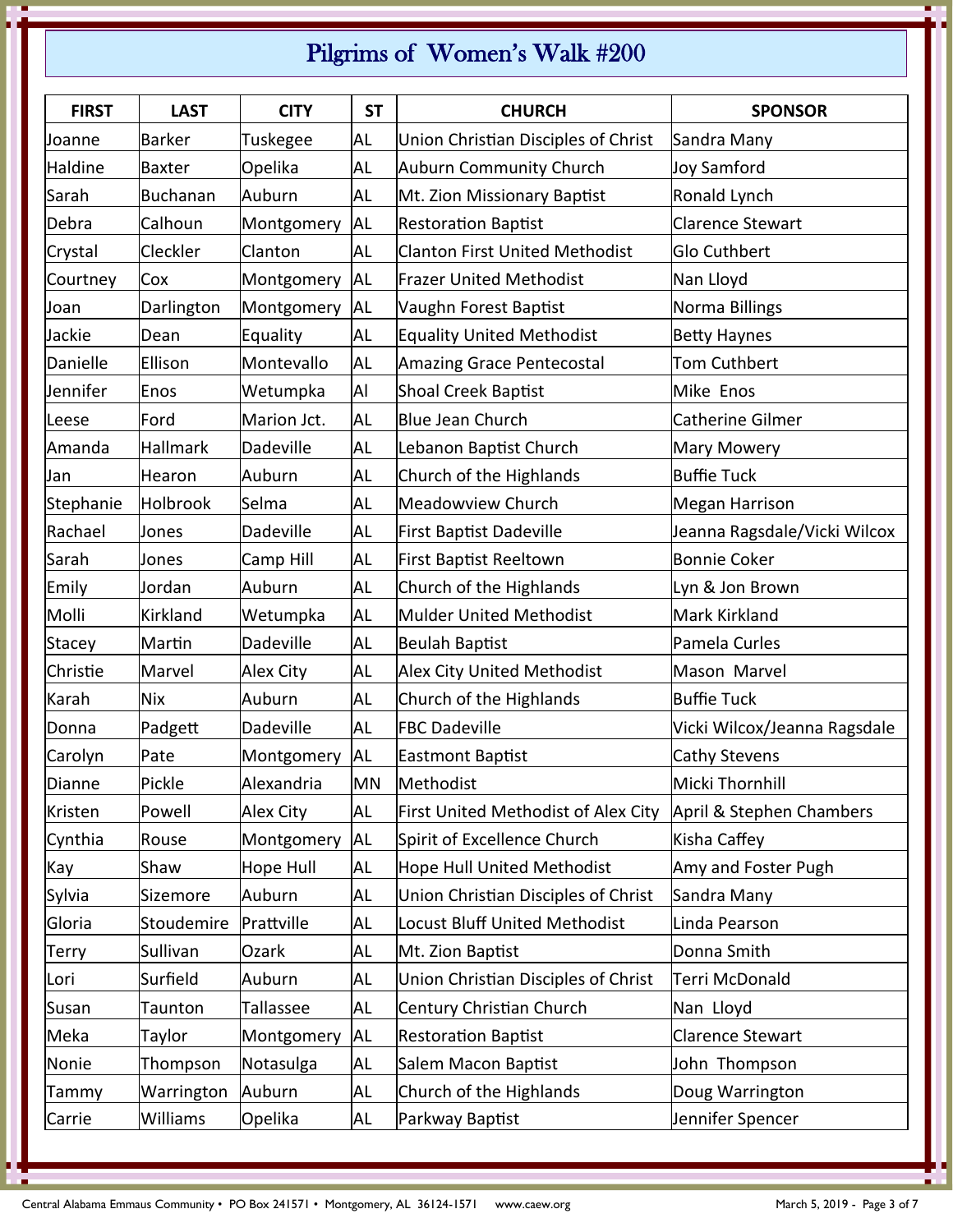|                                      | <b>Conference Room - Women's Walk #200</b>   | <b>Work Areas- Women's Walk #200</b> |                                     |  |
|--------------------------------------|----------------------------------------------|--------------------------------------|-------------------------------------|--|
| Lay Director                         | Mary Evans                                   | <b>Support Area</b>                  | <b>Chair / Co-Chair</b>             |  |
| <b>Spiritual Director</b>            | <b>Gary Stringfellow</b>                     | 72 Hour Prayer Vigil                 | Stephanie Christensen/Willeen McCaa |  |
|                                      |                                              | <b>Agape</b>                         | ?????/Lynn Martin                   |  |
| <b>Assistant Spiritual Directors</b> | <b>Barry Holmes</b><br>Gene Ann Jimmerson    | <b>Bed Tags</b>                      | Jamie Brown                         |  |
|                                      | <b>Blue Varderman</b>                        | <b>Book Bags</b>                     | Rita Carswell/Linda Pearson         |  |
| <b>Assistant Lay Directors</b>       | <b>Margie Garrity</b><br><b>Emily Gentry</b> | <b>Book Covers</b>                   | Linda Pearson/Rita Carswell         |  |
|                                      | Missy Johnson<br>Helen Lane                  | <b>Book Table</b>                    | Jeanna Ragsdale/Beth Pierce         |  |
|                                      |                                              | <b>Candlelight</b>                   | John Waldrip/Virginia Waldrip       |  |
| Table Leaders                        | Karen Higgins<br>Kris Johnson                | Entertainment                        | <b>Terri Sasser</b>                 |  |
|                                      | <b>Terri McDonald</b><br>Mary Wood Perry     | <b>Food Prep</b>                     | Donna Clements                      |  |
|                                      | <b>Betsy Terry</b><br><b>Micki Thornhill</b> | <b>Friday Night Party</b>            | Rita Carswell/Mike Thigpen          |  |
| <b>Assistant Table Leaders</b>       | Stephanie Christenson                        | Greeters                             | Stephen Chambers/Tom Cuthbert       |  |
|                                      | Katie Herston                                | <b>Housing &amp; Registration</b>    | <b>Shirley Esco/Alice Veros</b>     |  |
|                                      | <b>Terri Knight</b><br><b>Connie Morrow</b>  | Logistics                            | Martin Christensen/Stephen Chambers |  |
|                                      | Kathy Pittman<br>Karron Singleton            | <b>Meal Service</b>                  | Kelli Thigpen/Alice Veros           |  |
| Music                                | Angi Rhymes                                  | Photography                          | Joscie Cutchens                     |  |
|                                      | Chrystal Strickland                          | <b>Refreshments</b>                  | <b>Brock Holt</b>                   |  |
|                                      | Marian Woodman                               | Serenade                             | Kay Walters/Pat Walters             |  |
| Media                                | Mo Mosley                                    | <b>Speaker's Prayer Chapel</b>       | <b>Steve Cox</b>                    |  |
| <b>Board Rep</b>                     | Marcia Macias                                | <b>Sponsors Hour</b>                 | Virginia Waldrip                    |  |
|                                      |                                              | Worship                              |                                     |  |



# **Welcome Women of CAEW Walk # 199**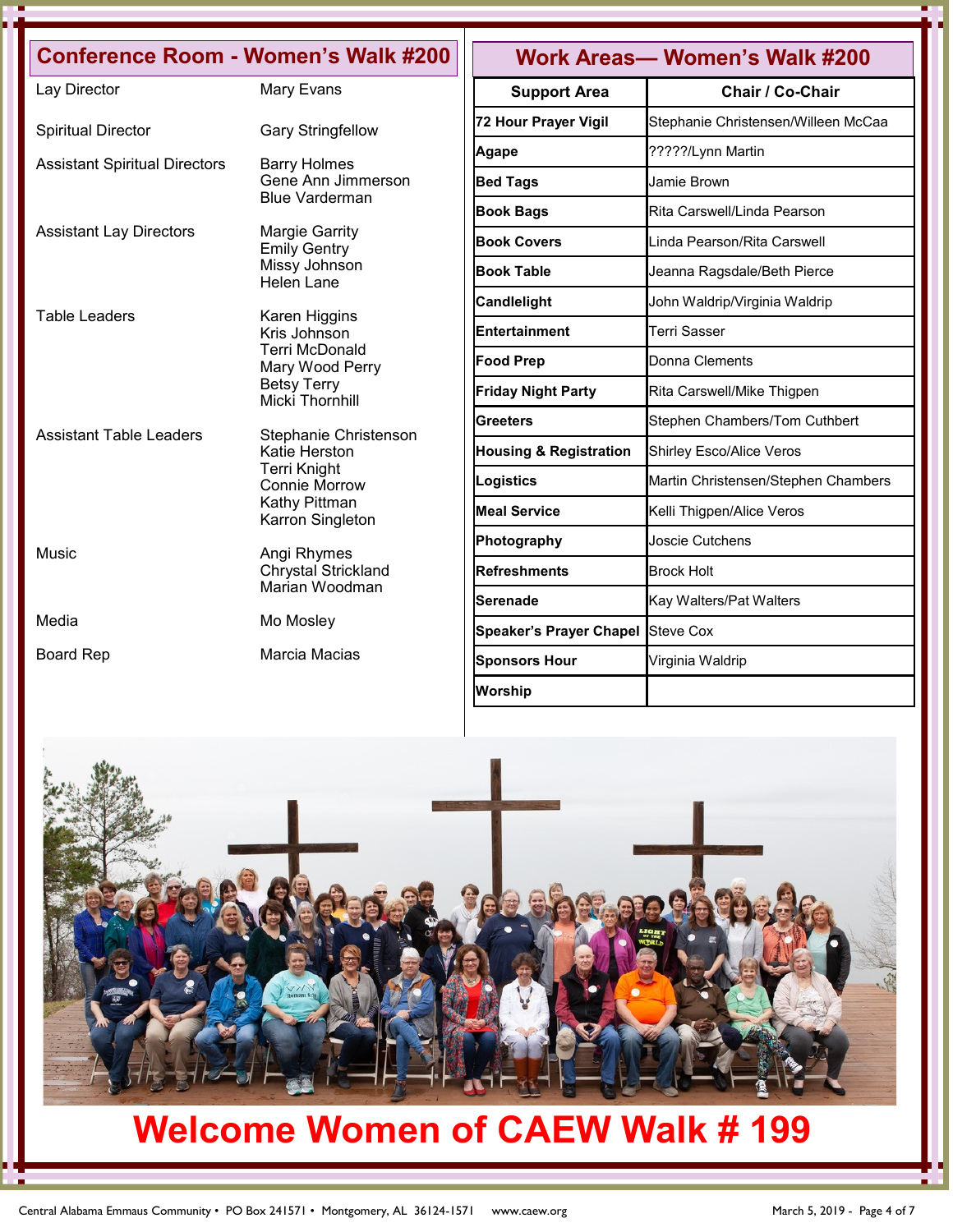

**Camp Alamisco 256-825-9482**

**LOST YOUR BADGE? Contact Ronald Lynch at [ronald\\_c\\_lynchjr@yahoo.com](mailto:abcdmattox@hotmail.com) Replacement cost is \$2**



**TEAM SELECTION Donna Harrison - Chairperson donnarae5[6@yahoo.com](mailto:abcdmattox@hotmail.com)**

**WORK AREA SIGN IN SHEETS from each walk should be sent to Rita Carswell [ritacarswell14@yahoo.com](mailto:abcdmattox@hotmail.com)**

**NEWSLETTER EDITOR Kris Johnson johnson.kristijo@gmail.com 334-202-9636 \*\*\*Please send articles, updates, cluster & reunion group photos and information to share with the Emmaus community.**

| <b>Emmaus Work</b>                        | 2019 Community              |
|-------------------------------------------|-----------------------------|
| <b>Area</b>                               | <b>Board Representative</b> |
| 72 Hour Prayer Vigil                      | Pat Walters                 |
| Agape                                     | Sheila Wallace              |
| <b>Book Table</b>                         | Donna Clements              |
| Candle Light                              | Eric Canada                 |
| <b>Food Preparation</b>                   | Donna Clements              |
| <b>Friday Night Party</b>                 | Lorri Schoonover            |
| Greeters                                  | Dwayne Johnson              |
| Housing and Registration                  | Marilyn Heard               |
| Logistics                                 | <b>Eddie Adams</b>          |
| <b>Meal Service</b>                       | Donna Harrison              |
| Music & Media                             | Allen Brewer                |
| Photography                               | Allen Brewer                |
| Refreshments                              | Karen Higgins               |
| Serenade                                  | Danny Green                 |
| Speaker's Prayer Chapel                   | Keith Robinson              |
| Sponsor's Hour                            | Pat Walters                 |
| Supplies                                  | Lorri Schoonover            |
| <b>Team Selection</b>                     | Donna Harrison              |
| <b>Training Support Team</b>              | Allen Brewer                |
| Training Conference Room / LD             | Allen Brewer                |
| Worship                                   | Margie Garrity              |
|                                           |                             |
| Registrar - Men's                         | <b>Sharon Truman</b>        |
| Registrar - Women's                       | Lynn "Mo" Moseley           |
| <b>Community Website Coordinator</b>      | Allen Brewer                |
| <b>Community Email Coordinator</b>        | Jamie Brown                 |
| Name Badge Coordinator                    | Ronald Lynch                |
| <b>Community Newsletter</b>               | Kris Johnson                |
| <b>Community Lay Director</b>             | Eric Canada                 |
| <b>Community ALD</b>                      | Allen Brewer                |
| <b>Community Treasurer</b>                | Rita Carswell               |
| <b>Community Secretary</b>                | Margie Garrity              |
| <b>Communications Coordinator</b>         |                             |
|                                           | Linda Hines Hornsby         |
| <b>Community Spiritual Director</b>       | Rev. Mike Wells             |
| <b>Community Asst. Spiritual Director</b> |                             |
| Chrysalis Committee Chairperson           | <b>Halley Power</b>         |

#### **Address, contact phone, or email changes?**

Help keep your information updated, click the "update subscription preferences" link

at the bottom of your Community Email

If you don't have email or computer access, call anyone in the Community to assist you with any update to your current address, phone or other information.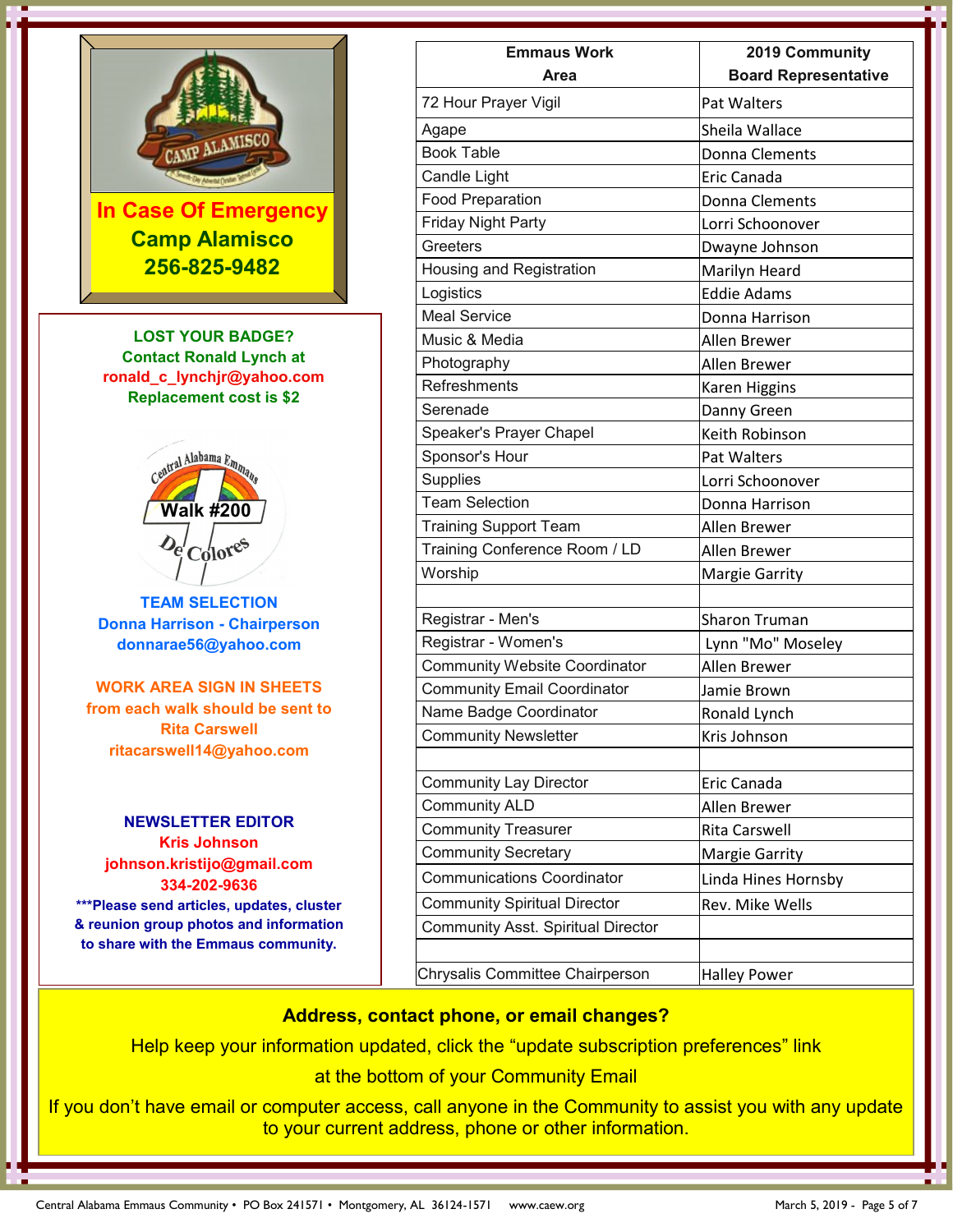### **2019 CENTRAL ALABAMA EMMAUS COMMUNITY CLUSTER INFORMATION**

#### **Clanton Emmaus Cluster**

Contact - Stanley Batchelor - Email: stanleybat@gmail.com - 334-467-4037 Cluster meetings are the 1st Tuesday of every month at 6:30 p.m. at Verbena United Methodist Church with refreshments following.

#### **East Alabama Cluster**

Contact - Claire Goldman - Email: claire.goldman@rrlandscapes.com - 334-524-6244 Please text Claire if needed, instead of calling.

Covered dish dinners are on the 1st Tuesday after each walk at 6:00 p.m. at Auburn UMC Epworth Youth Center.

#### **Elmore County Emmaus Cluster**

Contact - Martin Christensen - Email: elmorecountyemmauscluster@gmail.com - 334-425-3710 Covered dish dinner and meeting on the Monday after each walk or flight at Cain's Chapel. Fellowship at 6:00 p.m., dinner at 6:30 p.m.

#### **Lake Martin Area Emmaus Cluster**

Contact – Bonnie Coker – email: cokerbonnie04@gmail.com - 256-496-3054 Meets on the Monday following a walk at 6:30 pm and have a covered dish dinner. Rotate between Hillabee Baptist, Dadeville FUMC, Trinity UMC, Flint Hill UMC, Alex City Methodist, First Baptist Dadeville, and Camp Alamisco.

#### **Millbrook-Prattville Walking Miracles Emmaus Cluster**

Contact – Mary Evans – email: gmaevans43@gmail.com - 334-462-6455 Meets at 12:30 p.m. on the 4th Sunday of each month for a covered dish meal at Millbrook FUMC in the Missions House.

#### **Montgomery Emmaus Cluster**

Contact – Karron Singleton – email: g0zkar04@gmail.com - 334-233-0103 Covered dish dinners are held at Aldersgate UMC on the Tuesday following each walk at 6:30 p.m. When the walks are back to back, the dinner will be held the Tuesday after the second walk.

#### **Selma Emmaus Cluster**

Contact – Donna Harrison – email: donnarae56@yahoo.com - 334-349-1367 Covered dish dinners held the first Tuesday of each month at 6:30 p.m. at Church Street UMC in the fellowship hall.

#### **Chambers-Lee County Emmaus Cluster (formally Valley Cluster)**

Contact –Donna Harper – email: dohar1956@hotmail.com - 334-757-0068 Covered dish dinners are held at various church locations at 7:00 p.m. (ET) on the Tuesday following each walk. If walks are back to back, the two walks are combined in one dinner after the second walk.

## Community Prayer Requests

**[http://www.caew.org](http://www.caew.org/Send_A_Prayer_Request.html)**

Click on 'About Us' and select 'Send Prayer Request'